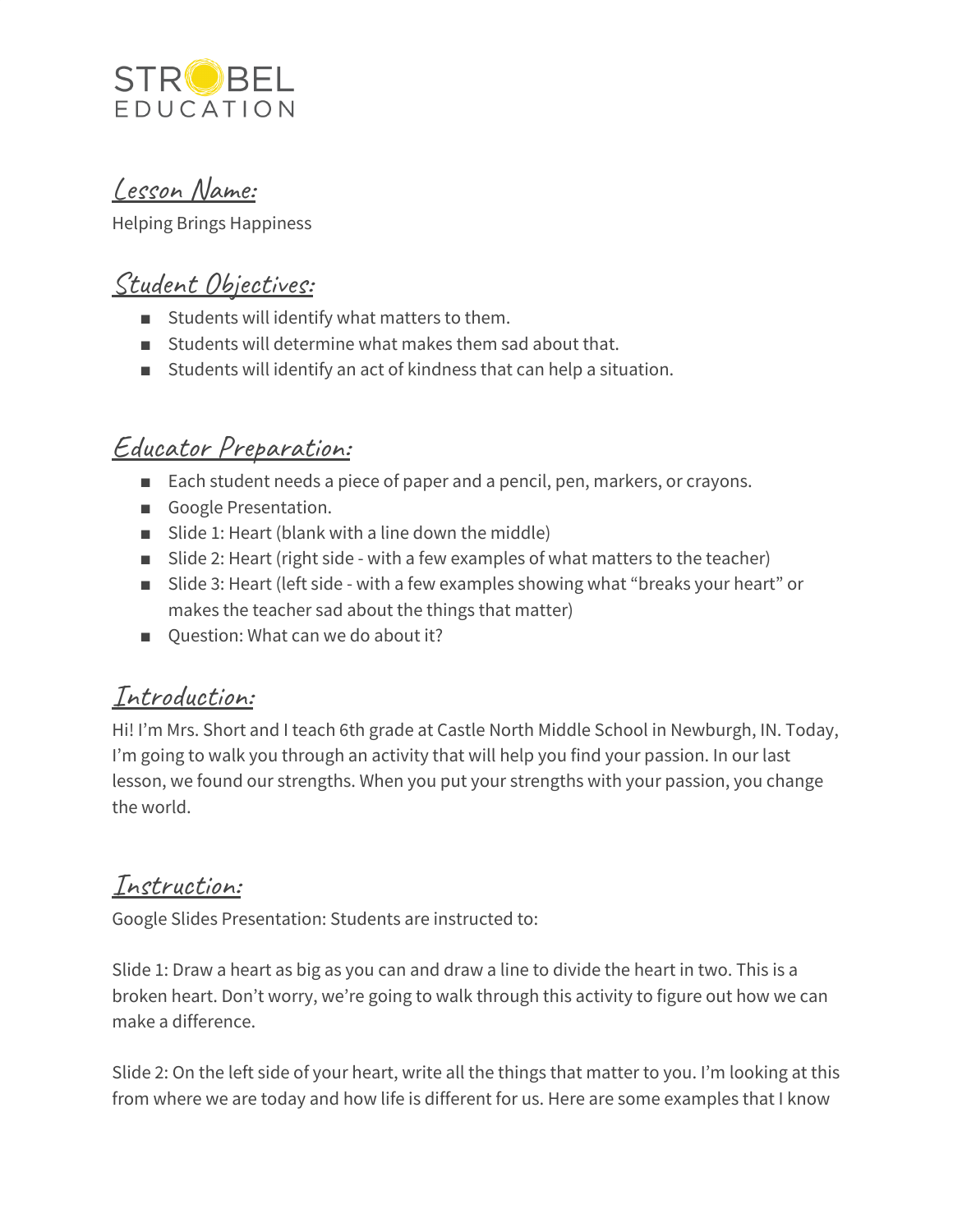

are different for you. You don't see your teachers every day. You are home all day. You have lots of time on your hands.

I'm going to set a timer for 20 seconds, and I want you to write a list of everything that has changed since you are at home so much! If you can't write, you can draw a picture or have someone write your ideas for you. Now here is my heart with my examples. I'm going to add to my heart while you write down your ideas. Now stay with me and give this a try now. Here we go…

*Set the timer 20 seconds and tell them to start writing. Show my heart with the left side completed.*

Here's my heart with more ideas. How is yours looking?

Slide 3: Now we are going to fill out the right side of our hearts. On that side, write down what breaks your heart or makes you sad about the things that have changed in your life. For example, you miss your teachers. Home is different and it makes me sad that you can't enjoy your time at home like you did when you went to school and your parents went to work. You may have so much time on your hands that you get bored easily.

Now we are going to fill out the right side of our heart and write what breaks our heart or makes us sad about the changes we are experiencing. This takes some thought, but do the best you can. I'll work on mine too. Let's start now.

*Set the timer for 15 seconds.*

#### Interaction:

#### **What can we do about it?**

Now that you have completed your heart, you can decide what you will do about a problem. Teachers miss their students. Our team had a Zoom meeting with them and we were able to wave and talk to one another. Your parents are trying to work and you need to let them, but maybe you can set times for breaks and lunch to have some time to visit.

Now you have had a chance to find your passion and what problems you might like to solve. Take some time to think about what you can do to make a difference and give it a try. What